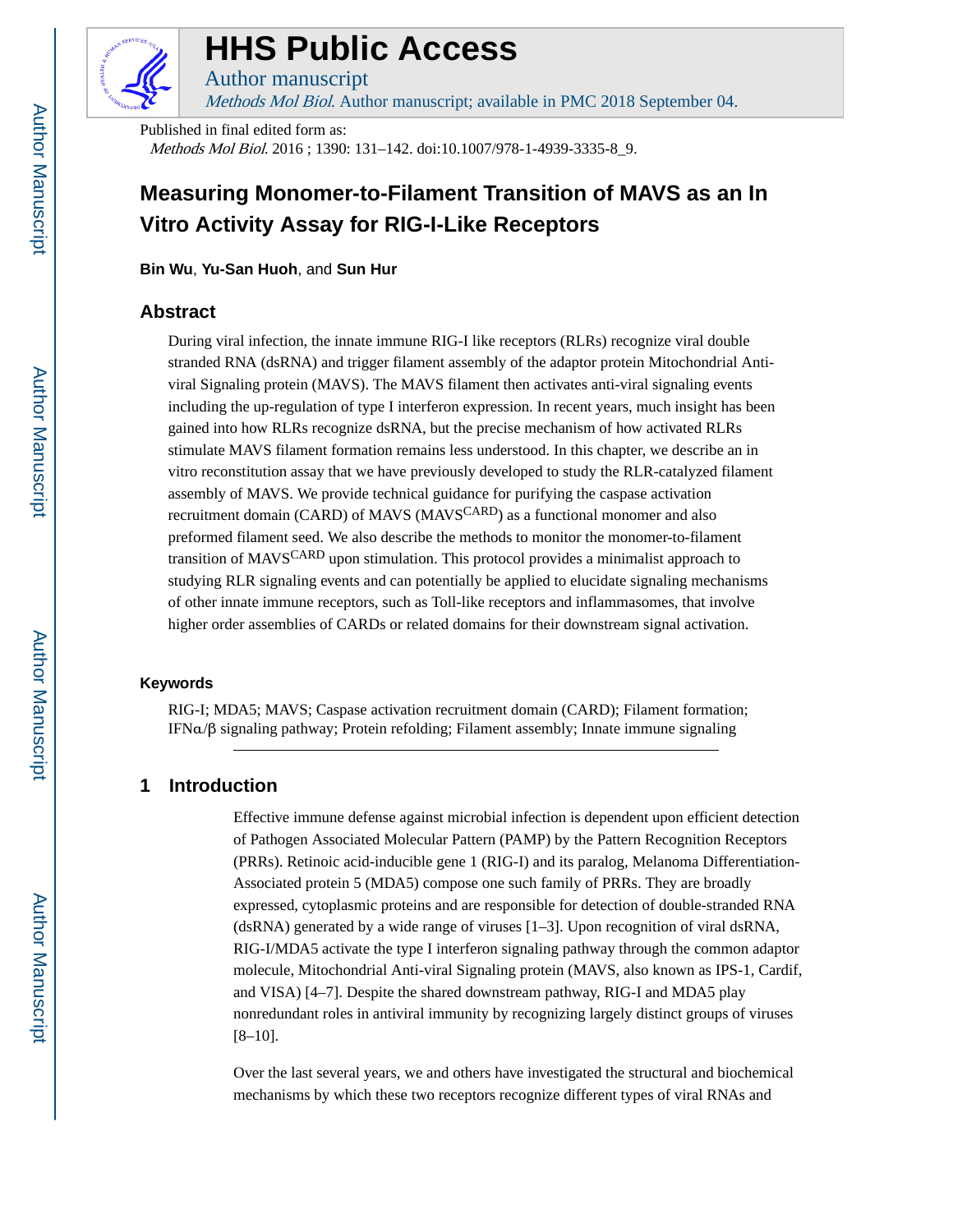activate the IFN signaling pathway [11–14]. RIG-I and MDA5 commonly contain the Nterminal tandem caspase activation recruitment domain (2CARD), the central DExD/H motif helicase domain, and the C-terminal domain (CTD) (Fig. 1a) [15]. 2CARD is responsible for interaction with MAVS and IFN signaling, whereas the helicase domain and CTD together function as an RNA recognition unit (Fig. 1a) [16, 17]. The crystal structure of ligand-free, full-length RIG-I suggested that 2CARD is masked by the protein structure in the absence of RNA, but is released upon dsRNA interaction (Fig. 1b) [13]. The exposed 2CARD then assembles into a helical oligomer [18], aided by high local concentration of 2CARD within the oligomeric assembly of RIG-I and/or bridged by K63-linked polyubiquitin chains [19, 20]. The assembled oligomer of 2CARD then associates with the CARD domain of MAVS (MAVS<sup>CARD</sup>, Fig. 1b) and nucleates MAVS filament formation (Fig. 1b) by extending the helical trajectory predefined by the 2CARD oligomer [21]. The MAVS filament in turn recruits further downstream signaling molecules, such as TRAF2, 5, and 6, to activate the type I interferon signaling pathway [22].

One of the challenges in the field for some time has been the lack of in vitro biochemical assays to analyze the signaling activities of RIG-I and MDA5. Interactions between RIG-I/ MDA5 2CARD and MAVS<sup>CARD</sup> were often difficult to measure with confidence, possibly indicating the transient nature of their interactions or sufficiency of a few interactions for signal amplification. In our effort to understand the signal activation processes of RIG-I and MDA5, our laboratory has developed an assay (namely MAVS activation assay) that allows one to monitor the transition of MAVSCARD from monomeric to filamentous state in response to RIG-I/MDA5. This assay recapitulates many features of the cellular signaling processes of RIG-I/MDA5, for example the requirement for K63-linked polyubiquitin for isolated 2CARD [19] and alleviation of such requirement in pre-oligomerized full-length RIG-I [18]. Furthermore, this assay enabled detailed mechanistic analysis of the signal activation processes of RIG-I/MDA5 at the level of molecular structure and biochemistry [19, 21]. It should be noted that an analogous cell-free assay has been developed [23]. The advantage of our assay is that our system is reconstituted entirely from purified components (i.e., receptor, ligand, and adaptor), which greatly simplifies data interpretation and allows more detailed investigation of the molecular events.

We here describe our reconstitution of the MAVS activation assay. This assay utilizes a MAVS construct containing just its CARD domain (residues 1–97) fused to a SNAP tag (MAVSCARD-SNAP) [24]. The advantage of this fusion construct is that it has superior solubility over the construct having just the CARD domain, and also allows specific fluorescent labeling via the SNAP tag. MAVSCARD-SNAP oligomerizes into a filamentous structure with prion-like characteristics similar to those observed with full-length MAVS or MAVSCARD [11, 22]. We provide detailed guidelines on how to purify functional MAVSCARD-SNAP in its filamentous and monomeric forms. We also describe how to monitor monomer-to-filament transition of MAVS<sup>CARD</sup>-SNAP using native gel electrophoretic migration shift assay (EMSA).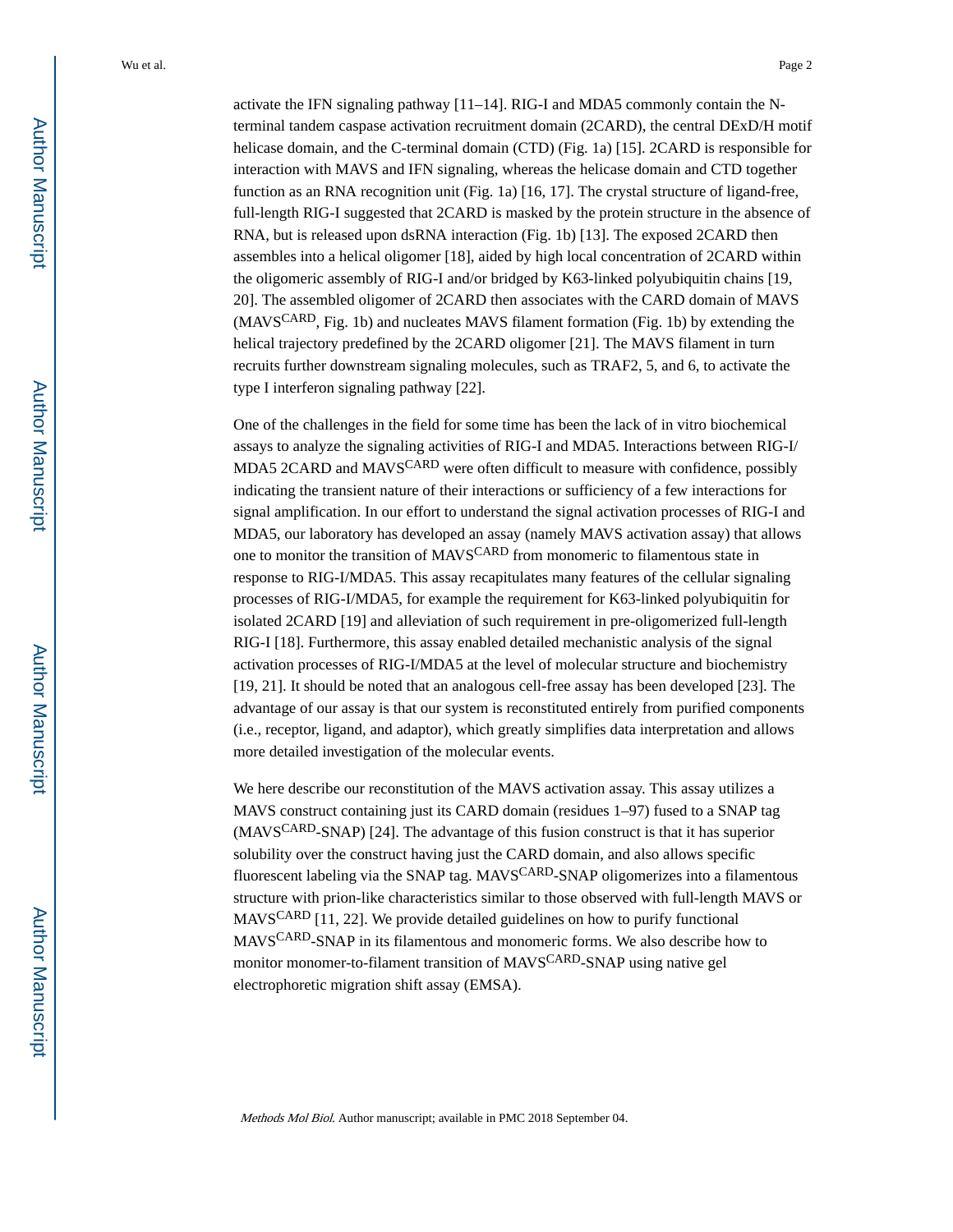# **2 Materials**

#### **2.1 Protein Purification**

- **1.** pET47b expression vector encoding MAVS CARD (residues 1–97) with an Nterminal His-tag and a C-terminal SNAP-tag (MAVSCARD-SNAP) (see **Note 1**).
- **2.** LB broth and agar plate containing 30 μg/ml kanamycin.
- **3.** BL21(DE3) competent cells.
- **4.** 0.5 M Isopropyl β-D-l-thiogalactopyranoside (IPTG).
- **5.** 2.8 L fernbach baffled flasks.
- **6.** A temperature-controlled shaking incubator for 2.8 L flasks that can be set to 20–37 °C.
- **7.** A spectrophotometer and cuvette that can measure absorbance at 600 nm.
- **8.** A high-speed centrifuge (e.g., Sorvall refrigerated centrifuge).
- **9.** Lysis buffer: 20 mM Tris, pH 7.5, 250 mM NaCl, 20 mM imidazole, pH 7.5, 0.05 % CHAPS, 10 % glycerol.
- **10.** Emulsiflex (Avestin) for cell lysis.
- **11.** Nickel-nitrilotriacetic acid (Ni-NTA) agarose (Qiagen).
- **12.** Gravity flow column for nickel-affinity protein purification.
- **13.** Ni-NTA wash buffer: 20 mM Tris, pH 7.5, 250 mM NaCl, 40 mM imidazole, pH 7.5, 0.05 % CHAPS, 10 % glycerol.
- **14.** Ni-NTA elution buffer: 20 mM Tris, pH 7.5, 250 mM NaCl, 300 mM imidazole, pH 7.5, 0.05 % CHAPS, 10 % glycerol.
- **15.** HRV 3C protease (GE Healthcare or prepared in-house [25]).
- **16.** Dialysis membrane with a 12,000–14,000 MWCO and clips (Spectrum Labs).
- **17.** 3C protease digestion buffer: 20 mM Tris, pH 7.5, 150 mM NaCl.
- **18.** CARD storage buffer: 20 mM Tris, pH 7.5, 150 mM NaCl, 0.5 mM EDTA.
- **19.** 7 M Guanidinium chloride (GndCl, CalBiochem).

## **2.2 Preparation of Monomeric MAVS**

- **1.** Magnetic stir bar.
- **2.** Stir plate.
- **3.** A temperature-controlled shaking incubator that can be set to 37 °C.
- **4.** Dialysis membrane with a 12,000–14,000 MWCO and clips (Spectrum Labs).
- **5.** MAVSCARD-SNAP refolding buffer: 20 mM Tris, pH 7.5, 500 mM NaCl, 0.5 mM EDTA.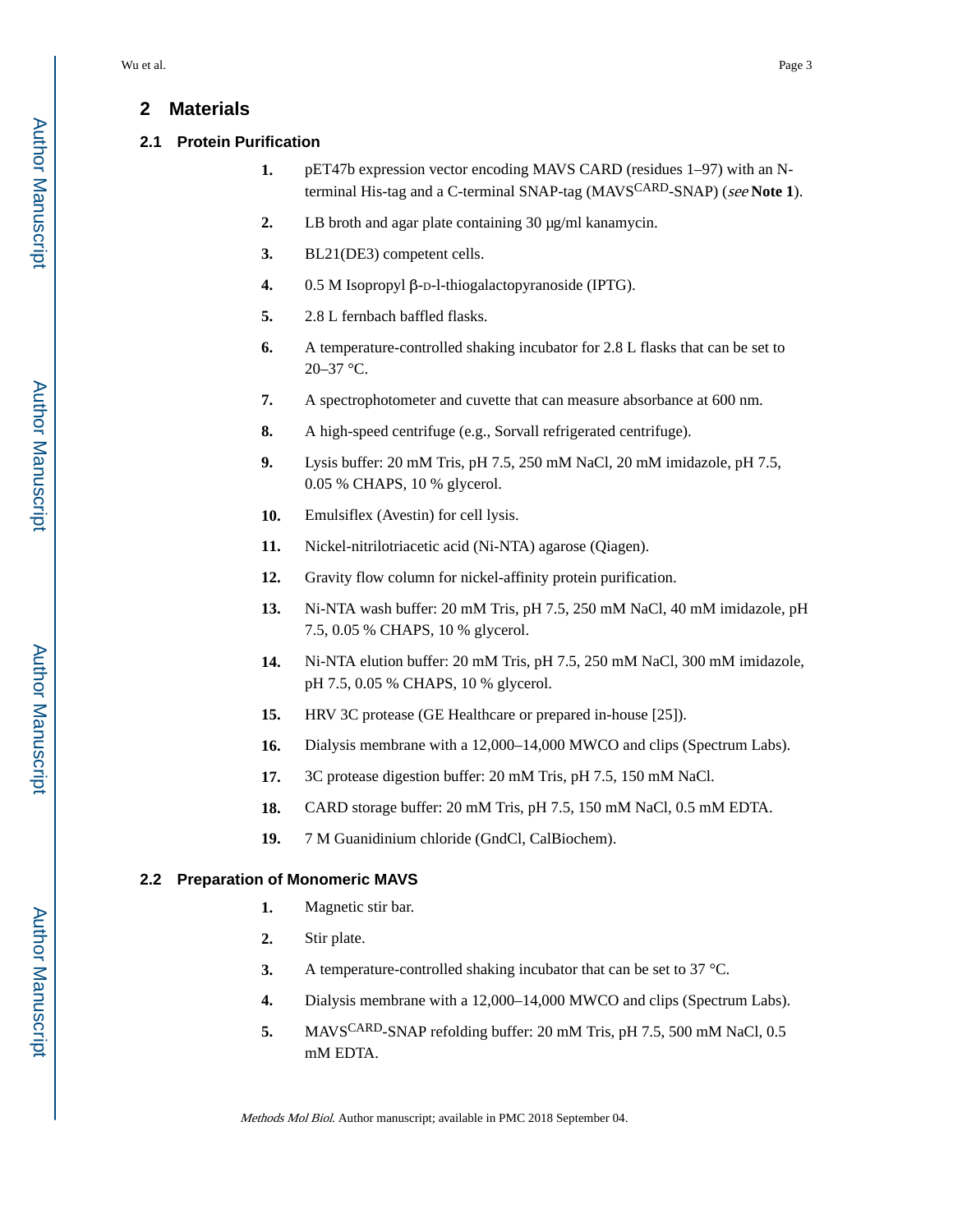- **7.** 0.1 μm syringe filter (Millex).
- **8.** 5 ml disposable syringe.

#### **2.3 MAVS Activation Assay**

- **1.** Benzylguanosine-conjugated Alexa647 (BG-Alexa-647 surface labeling fluorophore, New England Biolabs).
- **2.** RIG-I truncation variant containing only 2CARD (expression and purification of which is described [19]).
- **3.** Unanchored K63-linked polyubiquitin chains (production of which is described in [19]).
- **4.** CARD storage buffer: 20 mM Tris pH 7.5, 150 mM NaCl, 5 mM EDTA.
- **5.** 6× native gel loading dye: 70 % sucrose with 0.0025 % of bromophenol blue and xylene cyanol.
- **6.** SYBR-Gold dye (Life Technologies) for nucleic acid staining.
- **7.** Krypton (Thermo Scientific) for protein staining.
- **8.** 3–12 % Bis-Tris-Tricine native gel (Novex by Life Technologies).
- **9.** Bis-Tris-Tricine running buffer: 50 mM BisTris, 50 mM Tricine.
- **10.** FLA-9000 laser gel image scanner (GE Healthcare) or equivalent machine capable of scanning multiple fluorophore channels (488 nm, 555 nm and 647 nm).

## **3 Methods**

#### **3.1 Protein Purification**

MAVS<sup>CARD</sup>-SNAP purified from E. coli is in the form of short filaments, which we refer to as filament seeds. The following protocol describes the purification strategies for MAVSCARD-SNAP filament seeds (see Fig. 2).

- **1.** Transform BL21(DE3) cells with pET47b encoding His-tagged MAVS<sup>CARD</sup>-SNAP and plate transformed cells onto an LB agar+kanamycin plate. Let the cells grow overnight at 37 °C.
- **2.** Pick a colony from the LB agar plate and inoculate 5–20 ml of LB broth + kanamycin. Shake the starter culture at 37 °C overnight.
- **3.** Transfer 5–10 ml of starter culture to 1 L of LB broth + kanamycin in a 2.8 L fernbach flask. Shake at ~200 rpm at 37 °C for a few hours. Monitor cell growth by measuring the  $OD_{600}$ .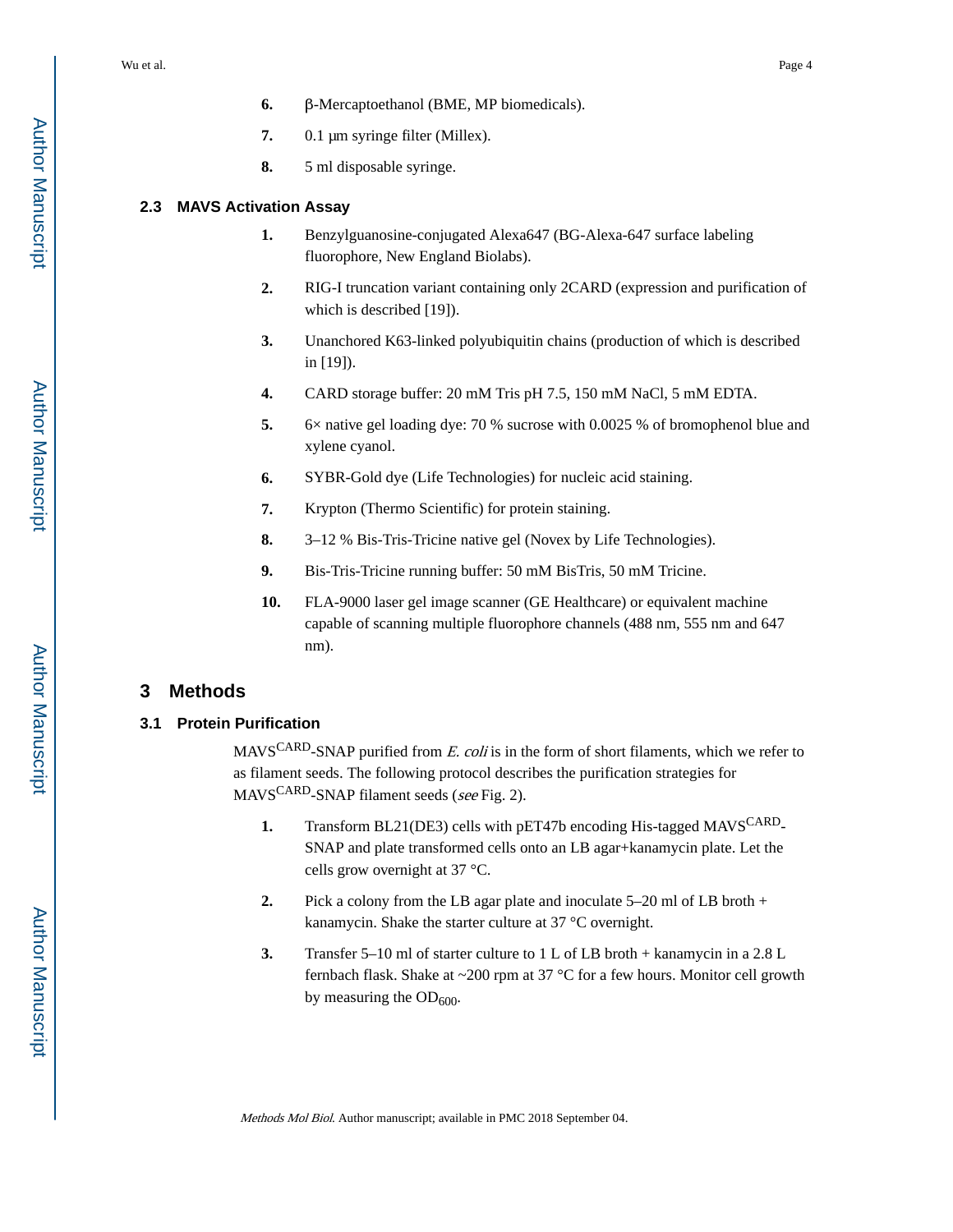- **4.** When the  $OD_{600}$  of the culture reaches 0.4, lower the incubator temperature to 20 °C. Induce with 0.4 mM IPTG, when the  $OD<sub>600</sub>$  reaches 0.6. Shake the induced culture overnight.
- **5.** All subsequent steps are performed at 4–8 °C unless otherwise stated. Harvest the cells by spinning down the culture at  $4500 \times g$  for 10 min, and resuspend with 25 ml lysis buffer per liter of culture.
- **6.** Cells are lysed using an Emulsiflex (see **Note 2**).
- **7.** Once cells are sufficiently lysed, spin the cell lysate at  $38,000 \times g$  for 30 min.
- **8.** Apply the cleared lysate onto pre-equilibrated Ni-NTA gravity flow column (5– 10 ml agarose per liter of culture). To enhance MAVSCARD-SNAP enrichment on Ni-NTA agarose, incubate lysate with the Ni-NTA column for at least 10 min before starting the column flow. Batch Ni-NTA binding can work as well.
- **9.** Wash the Ni-NTA column with 20 column volumes of Ni-NTA wash buffer.
- 10. First elute MAVS<sup>CARD</sup>-SNAP with a half column volume of Ni-NTA elution buffer. This fraction will most likely contain contaminants and should not be pooled with the second Ni-NTA elution.
- 11. Elute MAVS<sup>CARD</sup>-SNAP with 2 column volumes of Ni-NTA elution buffer.
- **12.** Cleave off the His-tag using HRV 3C protease (50 µg per 1 mg of MAVS<sup>CARD</sup>-SNAP) while dialyzing against 3C protease digestion buffer overnight.
- **13.** Remove the His-tag by applying the 3C protease digestion onto pre-equilibrated Ni-NTA beads. MAVS<sup>CARD</sup>-SNAP will be in the unbound fraction and a subsequent wash using half column volume of the CARD storage buffer. MAVSCARD-SNAP should be of >95 % purity as analyzed by SDS-PAGE.
- 14. At this point, MAVS<sup>CARD</sup>-SNAP is a filamentous seed. A few milliliters of MAVS<sup>CARD</sup>-SNAP seed ( $\sim$ 1 mg/ml) can be stored at 4 °C for a month or frozen at −20 °C for longer periods.

#### **3.2 Preperation of Monomeric MAVS**

Chemical denaturation of MAVSCARD-SNAP filament seeds with GndCl followed by refolding yields monomeric MAVSCARD-SNAP (see **Note 3**).

- **1.** After purification of the MAVS<sup>CARD</sup>-SNAP filament seed (Subheading 3.1), concentrate it to 5–10 mg/ml (see **Note 4**).
- **2.** Denature MAVS<sup>CARD</sup>-SNAP by adding  $6 \times$  volumes of 7 M GndCl. Vortex to mix at room temperature.
- **3.** Make 0.5–1.5 ml aliquots of denatured MAVSCARD-SNAP. These aliquots can be snap frozen in liquid nitrogen and stored at −80 °C for 2 months, or can be directly used for preparation of monomeric MAVS<sup>CARD</sup>-SNAP as in the following steps.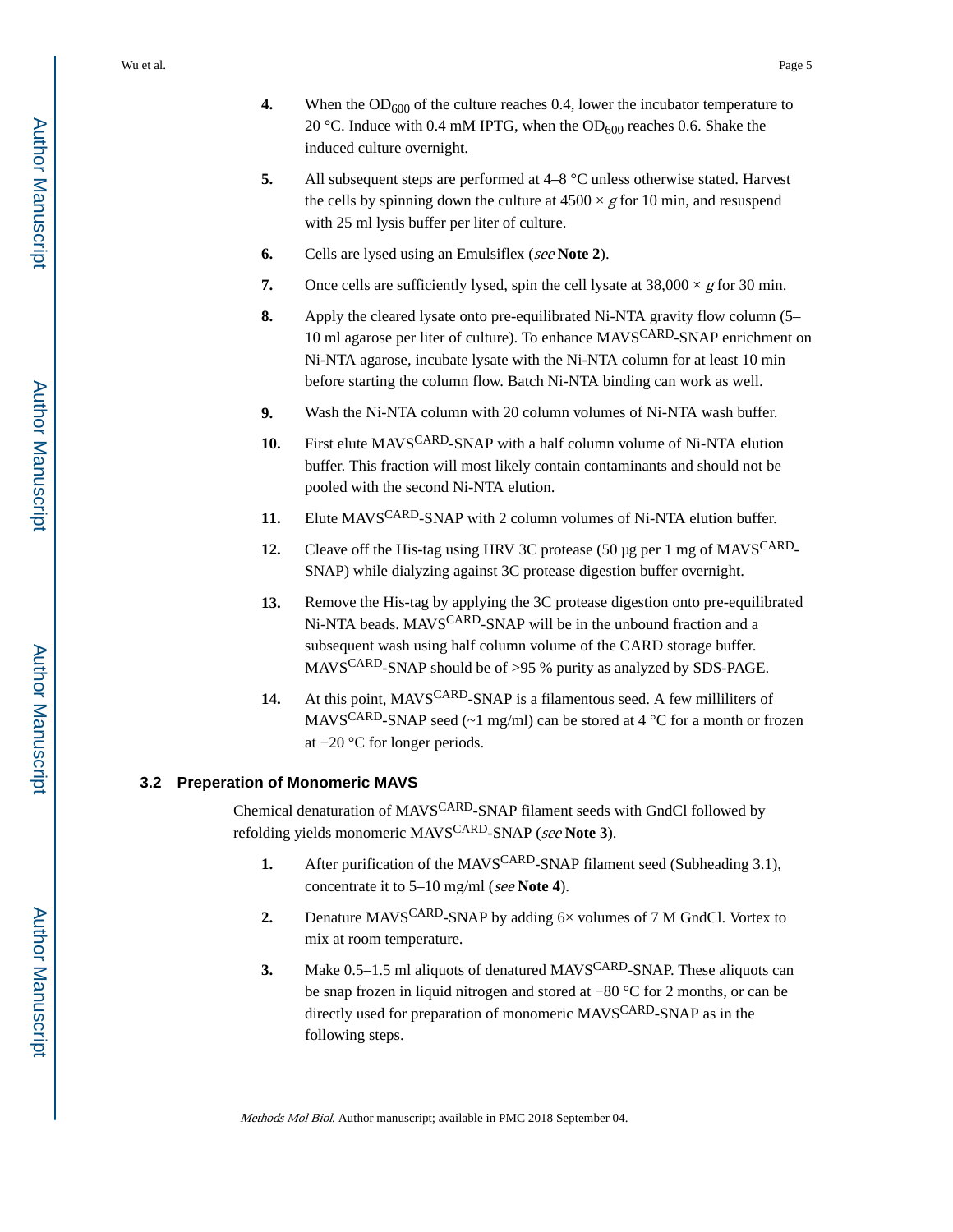- **4.** Thaw frozen denatured MAVSCARD-SNAP samples by shaking at ~200 rpm for 30 min at 37 °C (see **Note 5**).
- **5.** While protein is being thawed, prepare ice-cold refolding buffer (at least  $50 \times$ volume of the denatured MAVS<sup>CARD</sup>-SNAP).
- **6.** To the thawed MAVSCARD-SNAP, directly add BME to a final concentration of 100 mM and transfer the MAVS<sup>CARD</sup>-SNAP + BME mixture into dialysis tubing (see **Note 6**).
- **7.** Place the dialysis setup into ice-cold refolding buffer (see Note 7).
- **8.** Supplement refolding buffer with BME to a final concentration of 20 mM.
- **9.** Dialyze MAVSCARD-SNAP for 45–60 min at 4 °C (see **Note 8**). Be sure to have the dialysis setup constantly spinning at ~60 rpm.
- **10.** Recover the refolded MAVS<sup>CARD</sup>-SNAP. There will be some precipitated protein after dialysis. Spin down the precipitated protein at  $>12,000 \times g$  for 1 min.
- **11.** Syringe filter (0.1 μm) the cleared MAVSCARD-SNAP sample, but be careful not to introduce any air bubbles. Expect to recover  $~50$  % of the protein after filtration.

#### **3.3 MAVS Activation Assay**

Since monomeric MAVSCARD-SNAP will spontaneously oligomerize over the course of several hours, the filament formation assay should be performed as quickly as possible. Each batch of monomeric MAVSCARD-SNAP needs to be tested for proper refolding. In our lab, we use at least two criteria to confirm functionality of monomeric MAVS<sup>CARD</sup>-SNAP. That is, correctly refolded MAVS<sup>CARD</sup>-SNAP should (1) efficiently extend the filament seeds (Fig. 3a, b) and (2) form de novo filaments upon addition of RIG-I with K63-linked polyubiquitin chains (Fig. 3c). Below, we describe both strategies.

- **1.** Add BG-Alexa-647 dye (1 μM, final) to monomeric MAVSCARD-SNAP (20 μM or 0.6 mg/ml). Incubate the reaction on ice for 10 min (see **Note 9**). Monomeric MAVSCARD-SNAP can be purified by Size Exclusion Chromatography (SEC) to remove free dye. Alternatively, the labeling reaction can be quenched by addition of an excess amount of free benzylguanosine. Labeled MAVSCARD-SNAP will be referred to as MAVS<sup>CARD</sup>-SNAP<sup>\*</sup>. All reactions with MAVS<sup>CARD</sup>-SNAP<sup>\*</sup> will be performed using CARD storage buffer (see **Note 10**).
- **2.** If MAVSCARD-SNAP\* was properly refolded, it should not form filaments on its own within  $\sim$ 2 h post-refolding. To test this, incubate 10 μl of 10 μM MAVSCARD-SNAP\* at 22 °C for 15–30 min.
- **3.** For filament extension, add the MAVS<sup>CARD</sup>-SNAP seed (prepared in Subheading 3.1) to monomeric MAVS<sup>CARD</sup>-SNAP<sup>\*</sup> (10  $\mu$ M, final) (prepared in Subheading 3.2), and incubate at 22 °C for 15–30 min. We typically use the seed:monomer mass ratio of 25:1, but different ratios can be used to obtain filaments with different lengths (see Fig. 3b).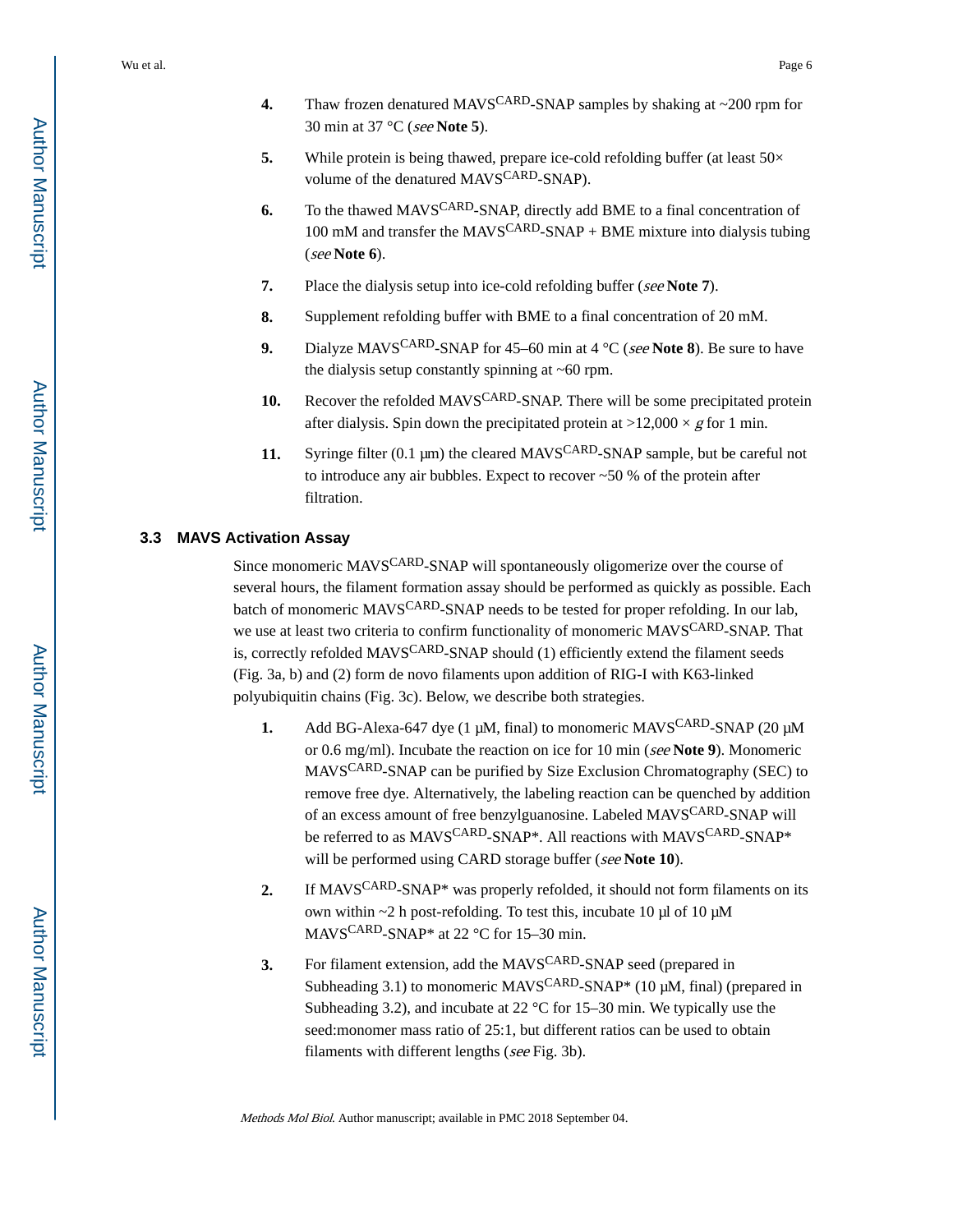- **4.** For filament induction by RIG-I, add RIG-I 2CARD (10 μM, final) and unanchored K63-linked polyubiquitin chains (80 μg/ml, final) to MAVSCARD-SNAP\* (10  $\mu$ M, final) and incubate at 22 °C for 15–30 min.
- **5.** To reactions prepared in **steps 2–4** (10 μl, add 2 μl of 6× native gel loading dye.
- **6.** Immediately load samples into a 3–12 % Bis-Tris-Tricine native gel (see **Note 11**). Run the native gel in Bis-Tris-Tricine running buffer at 200 V for 70–80 min at 4 °C or until the dye front runs off the gel.
- **7.** Scan the gel using the Alexa647 fluorescence with a gel scanner FLA-9000. We obtain optimal visualization using the 100 μm resolution and 300–600 V laser sensitivity settings (see **Note 12**).

# **4 Notes**

**1.** The plasmid encoding the CARD domain (residues 1–97) of MAVS (UnitProtKB: Q7Z434.2) fused to the SNAP tag (version 1.0, New England Biolabs) was generated by inserting MAVS CARD between the BamHI and EcoRI restriction sites and SNAP between the EcoRI and XhoI restriction sites in pET47b. The amino acid sequence of the resultant fusion protein, His-tagged MAVSCARD-SNAP, is

MAHHHHHHSAALEVLFQGPGYQDPMPFAEDKTYKYICRNFSNFCNVDV VEILPYLPCLTARDQDRLRATCTLSGNRDTLWHLFNTLQRRPGWVEYFIA ALRGCELVDLADEVASVYQSYQPEFMDKDCEMKRTTLDSPLGKLELSGC EQGLHEIKLLGKGTSAADAVEVPAPAAVLGGPEPLMQATAWLNAYFHQPE AIEEFPVPALHHPVFQQESFTRQVLWKLLKVVKFGEVISYQQLAALAGNP AATAAVKTALSGNPVPILIPCHRVVSSSGAVGGYEGGLAVKEWLLAHEGH RLVNRVWDLQV

- **2.** Other mechanical devices can be used to lyse cells, but avoid using a sonicator as it may increase fragmentation of filament seeds.
- **3.** The refolded monomer displays the same three dimensional structure [21] as the one without refolding [26].
- **4.** We found that the concentration of MAVSCARD-SNAP (5–10 mg/ml) at this step is important. At higher concentrations, MAVS<sup>CARD</sup>-SNAP does not refold as well and leads to heavy precipitation.
- **5.** We found that incubating the denatured MAVS<sup>CARD</sup>-SNAP at 37 °C before refolding is critical for obtaining correctly refolded monomeric MAVS<sup>CARD</sup>-SNAP.
- **6.** Since MAVSCARD-SNAP has multiple cysteines, it is important to keep high concentrations of BME to maintain a reducing environment during refolding. Add fresh BME to the refolding buffer just before its use. Tris(2 carboxyethyl)phosphine (TCEP) can be used as an alternative reducing agent.
- **7.** It is important to use ice-cold buffer for optimal refolding of MAVSCARD-SNAP.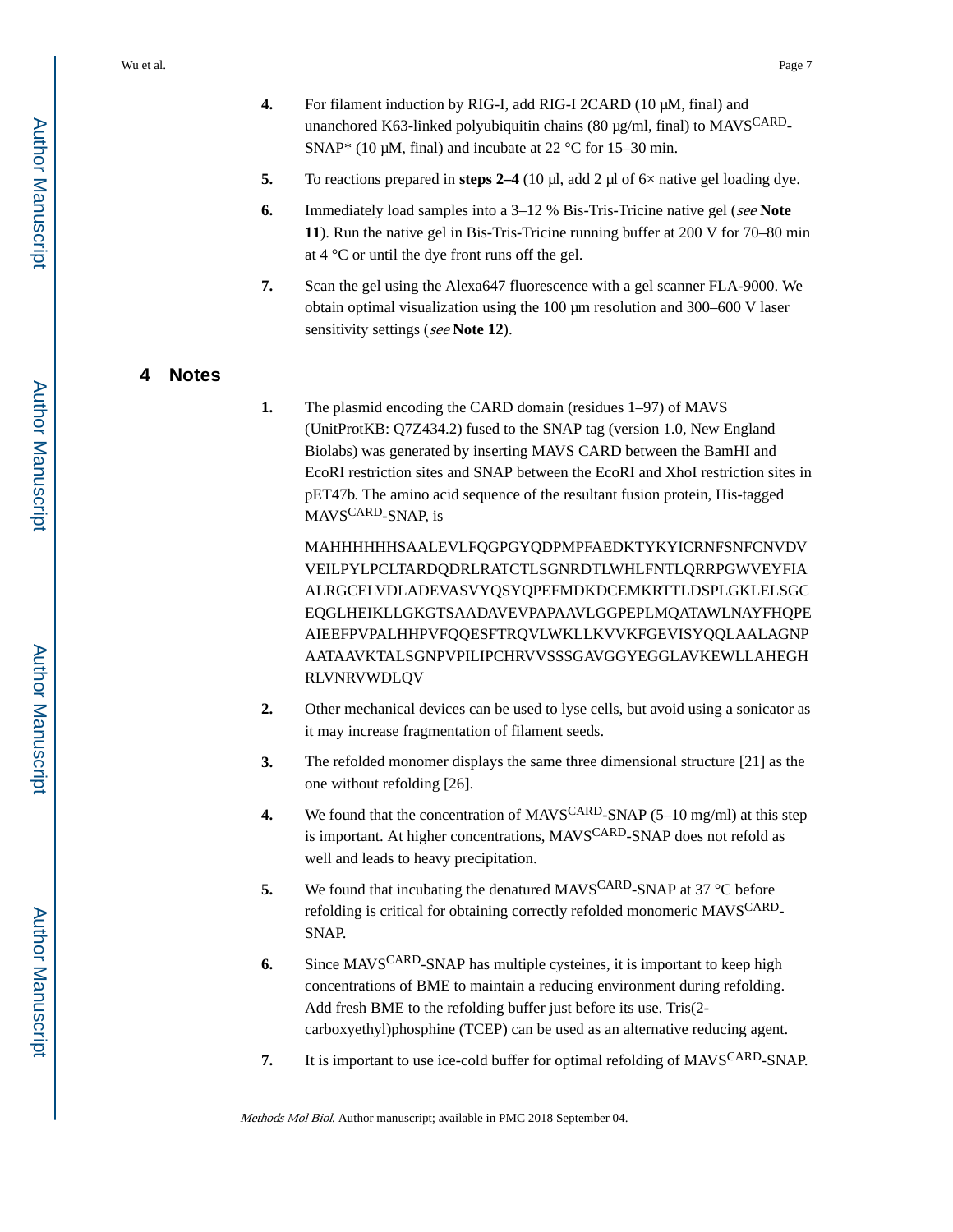- **8.** If the refolding buffer is not compatible with a downstream assay, you must first refold the protein in the refolding buffer for 30 min and then perform a secondary dialysis using your desired buffer. We have extensively optimized the refolding buffer and do not recommend altering the composition of this buffer.
- **9.** The labeling reaction is not sensitive to buffer conditions and can also be performed at 22 °C.
- 10. We found that MAVS<sup>CARD</sup>-SNAP<sup>\*</sup> filament formation (in particular seed extension) is not sensitive to salt concentration of the reaction buffer. You may alter these reaction conditions to suit your desired experimental setup.
- **11.** While other native gel buffer systems may be used, we found that the best results were obtained with Bis-Tris-Tricine native gels.
- **12.** While the native gel assay provides a convenient method to examine filament formation of MAVS CARD, it has its limitations. First, it cannot distinguish between the filament of MAVS<sup>CARD</sup>-SNAP and nonfilamentous aggregate. In addition, very long filaments can fail to enter the gel, although disappearance of monomeric MAVSCARD-SNAP can be analyzed instead. We recommend using negative stain electron microscopy as a complementary method to verify filament formation.

# **References**

- 1. Takeuchi O, Akira S (2008) MDA5/RIG-I and virus recognition. Curr Opin Immunol 20(1):17–22. doi:10.1016/j.coi.2008.01.002 [PubMed: 18272355]
- 2. Yoneyama M, Kikuchi M, Natsukawa T, Shinobu N, Imaizumi T, Miyagishi M, Taira K, Akira S, Fujita T (2004) The RNA helicase RIG-I has an essential function in double-stranded RNA-induced innate antiviral responses. Nat Immunol 5(7):730–737. doi:10.1038/ni1087 [PubMed: 15208624]
- 3. O'Neill LA, Bowie AG (2010) Sensing and signaling in antiviral innate immunity. Curr Biol 20(7): R328–R333. doi:10.1016/j.cub.2010.01.044 [PubMed: 20392426]
- 4. Xu LG, Wang YY, Han KJ, Li LY, Zhai Z, Shu HB (2005) VISA is an adapter protein required for virus-triggered IFN-beta signaling. Mol Cell 19(6): 727–740. doi:10.1016/j.molcel.2005.08.014 [PubMed: 16153868]
- 5. Seth RB, Sun L, Ea CK, Chen ZJ (2005) Identification and characterization of MAVS, a mitochondrial antiviral signaling protein that acti-vates NF-kappaB and IRF 3. Cell 122(5):669– 682. doi:10.1016/j.cell.2005.08.012 [PubMed: 16125763]
- 6. Meylan E, Curran J, Hofmann K, Moradpour D, Binder M, Bartenschlager R, Tschopp J (2005) Cardif is an adaptor protein in the RIG-I antiviral pathway and is targeted by hepatitis C virus. Nature 437(7062):1167–1172. doi:10.1038/nature04193 [PubMed: 16177806]
- 7. Kawai T, Takahashi K, Sato S, Coban C, Kumar H, Kato H, Ishii KJ, Takeuchi O, Akira S (2005) IPS-1, an adaptor triggering RIG-I-and Mda5-mediated type I interferon induc-tion. Nat Immunol 6(10):981–988. doi:10.1038/ni1243 [PubMed: 16127453]
- 8. Loo YM, Fornek J, Crochet N, Bajwa G, Perwitasari O, Martinez-Sobrido L, Akira S, Gill MA, Garcia-Sastre A, Katze MG, Gale M, Jr (2008) Distinct RIG-I and MDA5 signaling by RNA viruses in innate immunity. J Virol 82(1):335–345. doi:10.1128/JVI.01080-07 [PubMed: 17942531]
- 9. Kato H, Takeuchi O, Sato S, Yoneyama M, Yamamoto M, Matsui K, Uematsu S, Jung A, Kawai T, Ishii KJ, Yamaguchi O, Otsu K, Tsujimura T, Koh CS, Reis e Sousa C, Matsuura Y, Fujita T, Akira S (2006) Differential roles of MDA5 and RIG-I helicases in the recognition of RNA viruses. Nature 441(7089):101–105. doi:10.1038/nature04734 [PubMed: 16625202]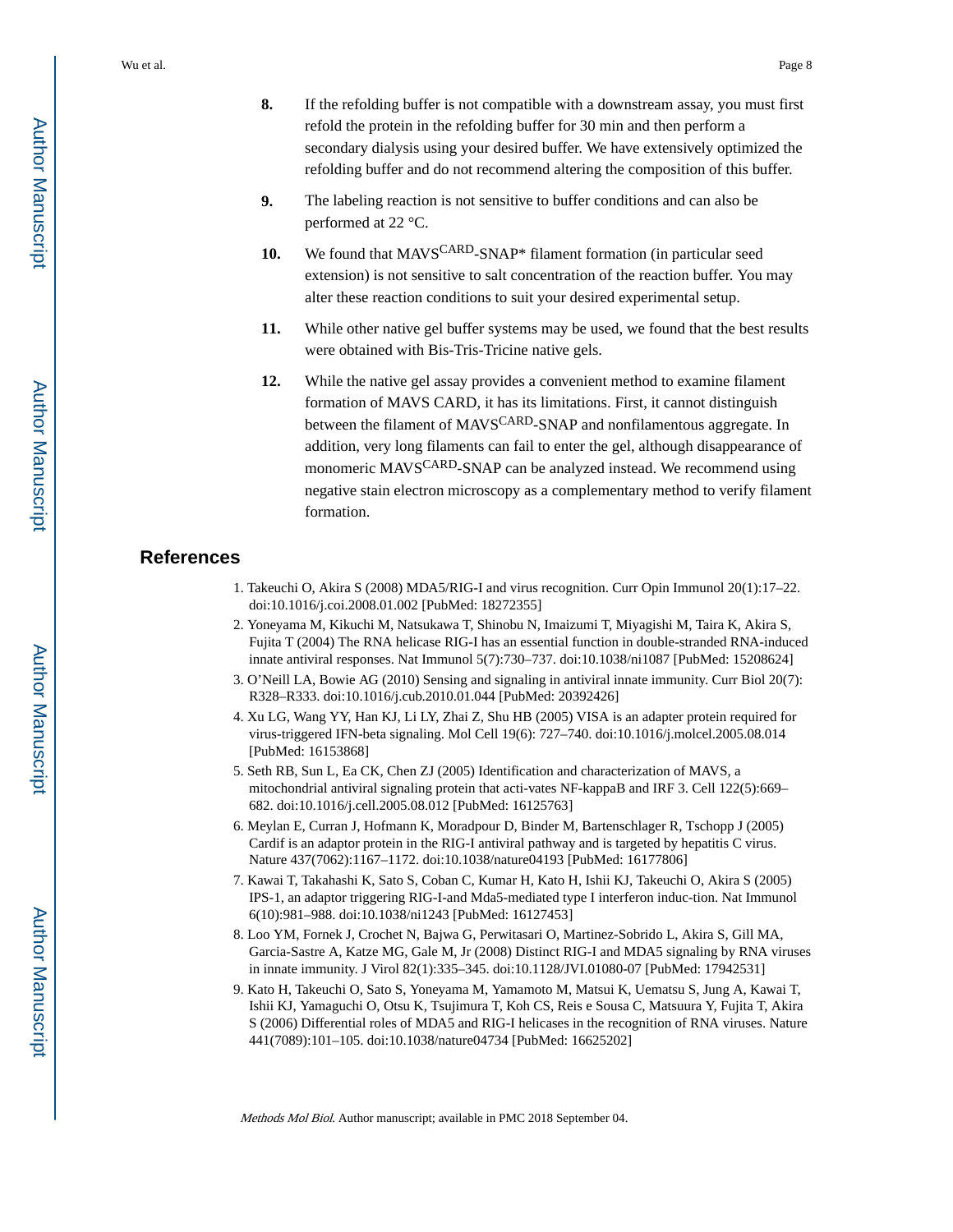- 10. Hornung V, Ellegast J, Kim S, Brzozka K, Jung A, Kato H, Poeck H, Akira S, Conzelmann KK, Schlee M, Endres S, Hartmann G (2006) 5′-Triphosphate RNA is the ligand for RIG-I. Science 314(5801):994–997. doi:10.1126/science.1132505 [PubMed: 17038590]
- 11. Wu B, Peisley A, Richards C, Yao H, Zeng X, Lin C, Chu F, Walz T, Hur S (2013) Structural basis for dsRNA recognition, fi la-ment formation, and antiviral signal activa-tion by MDA5. Cell 152(1–2):276–289. doi:10.1016/j.cell.2012.11.048, S0092–8674(12)01436–5 [pii] [PubMed: 23273991]
- 12. Luo D, Ding SC, Vela A, Kohlway A, Lindenbach BD, Pyle AM (2011) Structural insights into RNA recognition by RIG-I. Cell 147(2):409–422. doi:10.1016/j.cell.2011.09.023 [PubMed: 22000018]
- 13. Kowalinski E, Lunardi T, McCarthy AA, Louber J, Brunel J, Grigorov B, Gerlier D, Cusack S (2011) Structural basis for the activa-tion of innate immune pattern-recognition receptor RIG-I by viral RNA. Cell 147(2):423–435. doi:10.1016/j.cell.2011.09.039 [PubMed: 22000019]
- 14. Jiang F, Ramanathan A, Miller MT, Tang GQ, Gale M, Jr, Patel SS, Marcotrigiano J (2011) Structural basis of RNA recognition and activation by innate immune receptor RIGI. Nature 479(7373):423–427. doi:10.1038/nature10537 [PubMed: 21947008]
- 15. Yoneyama M, Fujita T (2008) Structural mechanism of RNA recognition by the RIG-I-like receptors. Immunity 29(2):178–181 [PubMed: 18701081]
- 16. Kato H, Takahasi K, Fujita T (2011) RIG-I-like receptors: cytoplasmic sensors for non-self RNA. Immunol Rev 243:91–98 [PubMed: 21884169]
- 17. Wilkins C, Gale M, Jr (2010) Recognition of viruses by cytoplasmic sensors. Curr Opin Immunol 22:41–47 [PubMed: 20061127]
- 18. Peisley A, Wu B, Yao H, Walz T, Hur S (2013) RIG-I forms signaling-competent fi laments in an ATP-dependent, ubiquitin-independent manner. Mol Cell 51:573–583 [PubMed: 23993742]
- 19. Peisley A, Wu B, Xu H, Chen ZJ, Hur S (2014) Structural basis for ubiquitin-mediated antiviral signal activation by RIG-I. Nature 509(7498):110–114. doi:10.1038/nature13140 [PubMed: 24590070]
- 20. Jiang X, Kinch LN, Brautigam CA, Chen X, Du F, Grishin NV, Chen ZJ (2012) Ubiquitin-induced oligomerization of the RNA sensors RIG-I and MDA5 activates antiviral innate immune response. Immunity 36(6):959–973. doi:10.1016/j.immuni.2012.03.022 [PubMed: 22705106]
- 21. Wu B, Peisley A, Tetrault D, Li Z, Egelman EH, Magor KE, Walz T, Penczek PA, Hur S (2014) Molecular imprinting as a signal-activation mechanism of the viral RNA sensor RIG-I. Mol Cell. doi:10.1016/j.molcel.2014.06.010
- 22. Hou F, Sun L, Zheng H, Skaug B, Jiang QX, Chen ZJ (2011) MAVS forms functional prion-like aggregates to activate and propagate antiviral innate immune response. Cell 146(3):448–461.doi: 10.1016/j.cell.2011.06.041 [PubMed: 21782231]
- 23. Zeng W, Sun L, Jiang X, Hou F, Adhikari A, Xu M, Chen ZJ (2010) Reconstitution of the RIG-I pathway reveals a signaling role of unanchored polyubiquitin chains in innate immunity. Cell 141:315–30 [PubMed: 20403326]
- 24. Keppler A, Gendreizig S, Gronemeyer T, Pick H, Vogel H, Johnsson K (2003) A general method for the covalent labeling of fusion proteins with small molecules in vivo. Nat Biotechnol 21(1):86– 89. doi:10.1038/nbt765 [PubMed: 12469133]
- 25. Alexandrov A, Dutta K, Pascal SM (2001) MBP fusion protein with a viral protease cleavage site: one-step cleavage/purification of insoluble proteins. Biotechniques 30:1194–1198 [PubMed: 11414203]
- 26. Potter JA, Randall RE, Taylor GL (2008) Crystal structure of human IPS-1/MAVS/VISA/Cardif caspase activation recruitment domain. BMC Struct Biol 8:1–10 [PubMed: 18190694]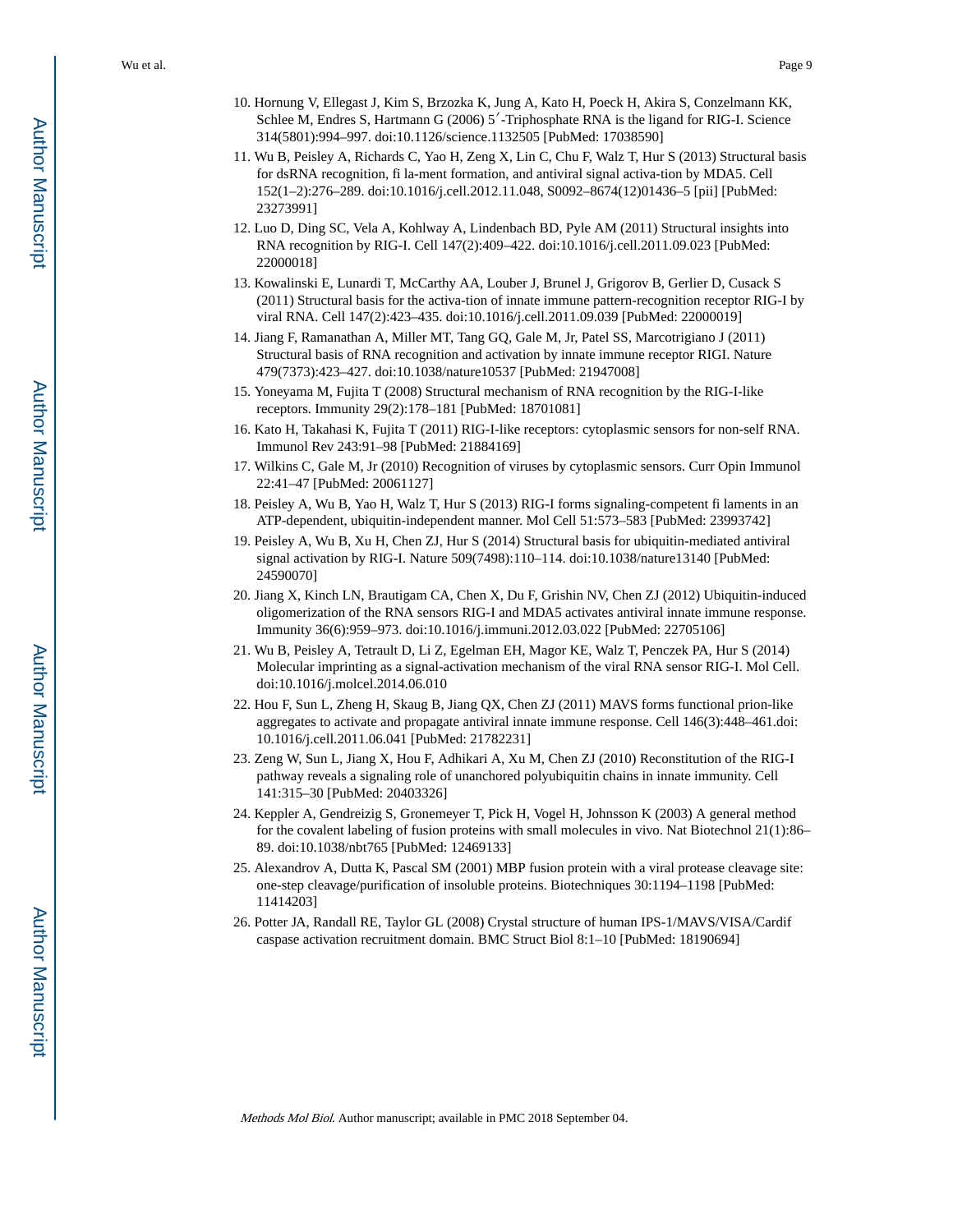



# **Fig. 1.**

(**a**) Domain architectures of RIG-I/MDA5 and MAVS. This article focuses on 2CARD of RIG-I/MDA5 and CARD of MAVS. (**b**) Schematic of the signal activation processes of RIG-I/MDA5. Upon viral RNA recognition, 2CARDs of RIG-I/MDA5 are released from auto-repression and undergo homo-oligomerization. The oligomeric 2CARD then nucleates a MAVS CARD filament for activation of the IFNα/β signaling pathway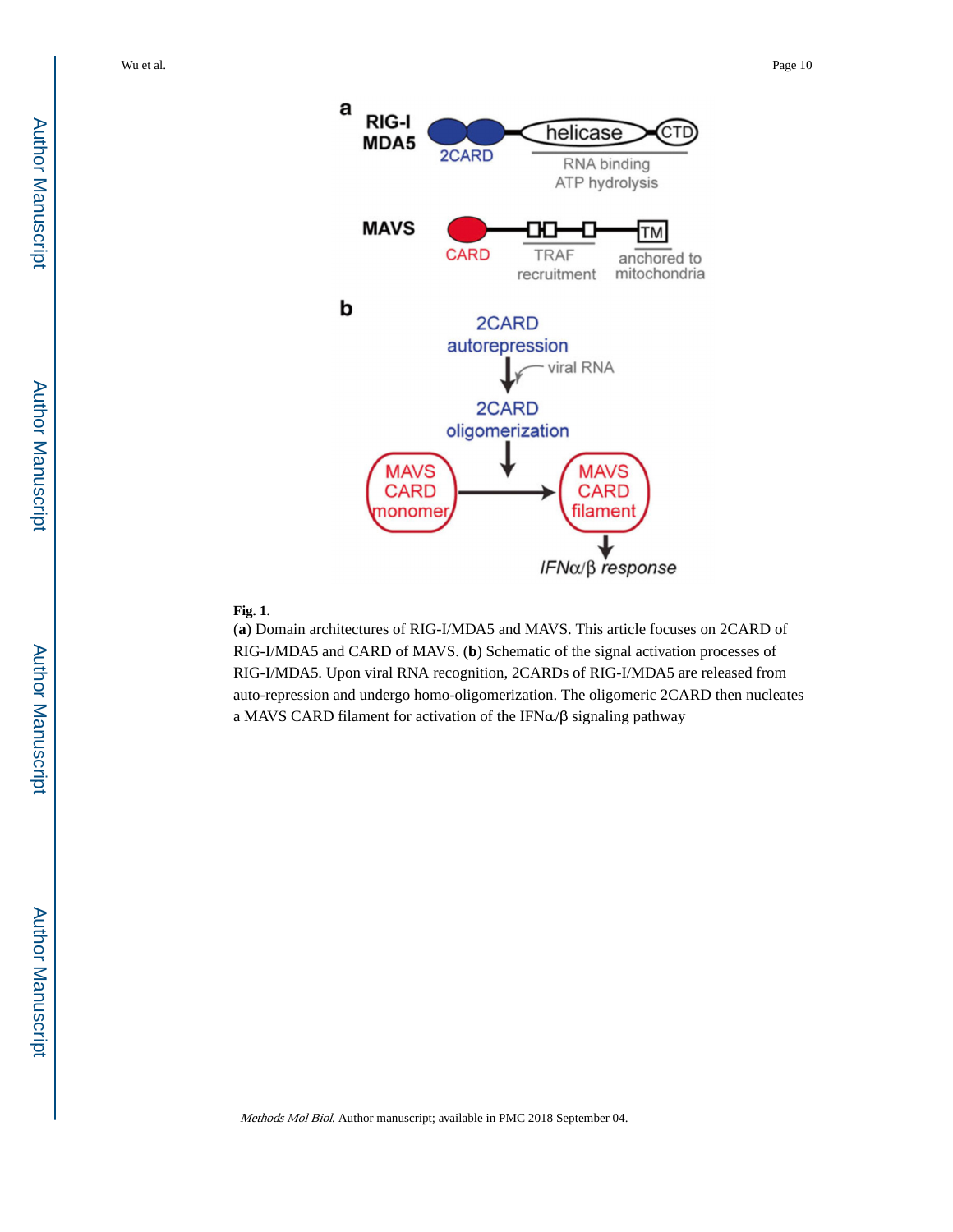



Schematic of the purification strategies for the MAVS<sup>CARD</sup>-SNAP filament seed and monomer